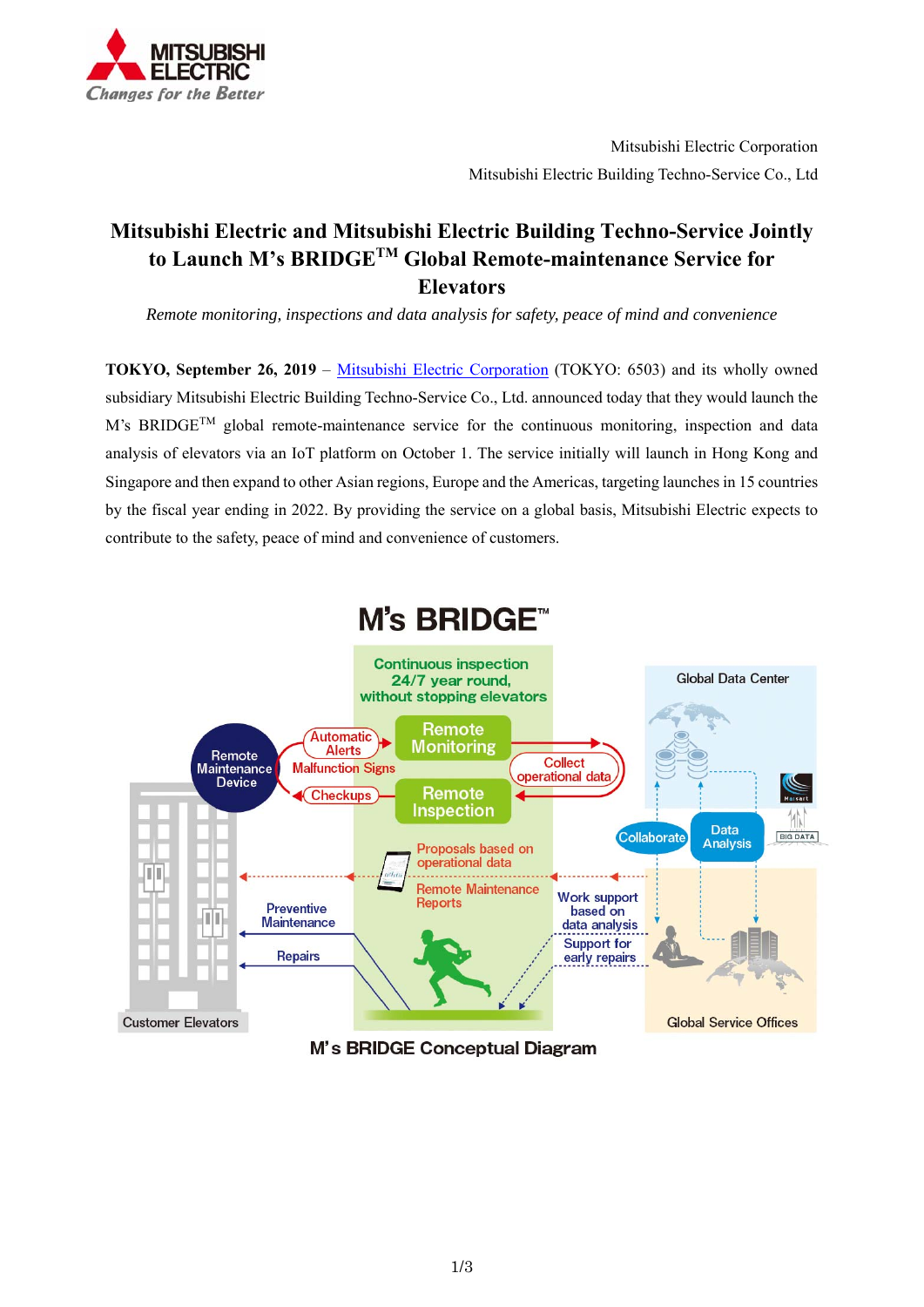### **Main Features of M's BRIDGE**

#### *1) Faster and more convenient elevator repairs based on remote failure detection and analysis*

- Remote 24/7 monitoring of elevator operation and automatic detection of failures
- Remote analysis of failure data and identification of causes to facilitate rapid repairs, contributing to improved safety, peace of mind and convenience for customers

#### *2) Remote inspection data for efficient, high-quality maintenance*

- Automatic detection and alerts, even for minor signs of potential malfunctions, to enable maintenance engineers to prevent elevator failures
- Efficient, high-quality maintenance based on collection and analysis of remote inspection data that maintenance engineers can utilize during regular on-site inspections

### **Future Development**

Continuously collecting and accumulating data from elevators worldwide equipped for this service, and analyzing and learning from big data using Mitsubishi Electric's Maisart®\* original AI technology, will enable the company to forecast optimal timing for maintenance, parts replacement and repairs, as well as ensure peak performance according to specific conditions for each elevator.

\*Mitsubishi Electric's AI creates the State-of-the ART in technology: <a>
Mais<br/>
Sart

Launched on May 24, 2017, Mitsubishi Electric Corporation's AI technology brand is aimed at making all devices smarter.

## **Aims of Service**

In the expanding global market for elevators, increasing demands for safety, convenience and comfort are placing greater weight on maintenance services. In response, Mitsubishi Electric Corporation and Mitsubishi Electric Building Techno-Service Co., Ltd. have decided to launch the M's BRIDGE service for the global market, which they jointly developed based on remote maintenance and operational know-how accumulated through many years of elevator-maintenance business in Japan. Utilizing Mitsubishi Electric's IoT platform, the service will provide a range of maintenance-management support, such as failure analysis for early recovery and the formulation of optimal maintenance plans by global service bases. By improving the quality and efficiency of maintenance service, M's BRIDGE™ is expected to contribute to improved safety, peace of mind and convenience for customers.

### **About Maisart**

Maisart encompasses Mitsubishi Electric's proprietary artificial intelligence (AI) technology, including its compact AI, automated design deep-learning algorithm and extra-efficient smart-learning AI. Maisart is an abbreviation for "Mitsubishi Electric's AI creates the State-of-the-ART in technology." Under the corporate axiom "Original AI technology makes everything smart," the company is leveraging original AI technology and edge computing to make devices smarter and life more secure, intuitive and convenient.